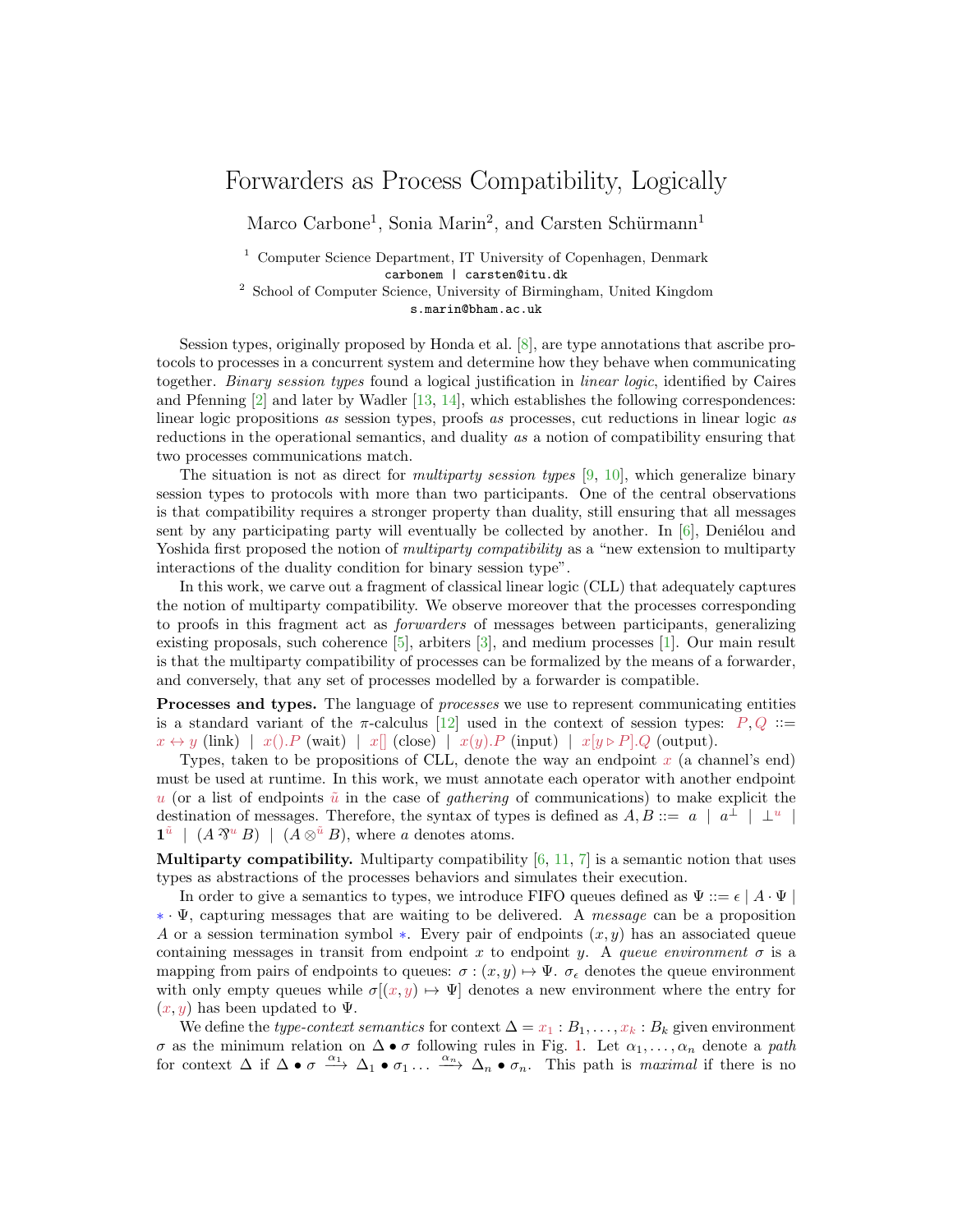Forwarders as Process Compatibility, Logically M. Carbone, S. Marin, and C. Schürmann

| $x:a^{\perp},y:a\bullet\sigma_{\epsilon}$                                           | $x \leftrightarrow y$                   | $\varnothing \bullet \sigma_{\epsilon}$                                       |
|-------------------------------------------------------------------------------------|-----------------------------------------|-------------------------------------------------------------------------------|
| $x: \mathbf{1}^{\tilde{y}} \bullet \sigma_{\epsilon}[\{(y_i,x) \mapsto * \}_i]$     | $\overline{y}$ <b>1</b> x               | $\varnothing \bullet \sigma_{\epsilon}$                                       |
| $\Delta, x : \perp^y \bullet \sigma(x, y) \mapsto \Psi$                             | $x \perp y$                             | $\Delta \bullet \sigma[(x, y) \mapsto \Psi \cdot *]$                          |
| $\Delta, x : A \mathcal{B}^y B \bullet \sigma[(x, y) \mapsto \Psi]$                 | $\frac{x\mathcal{B}y}{\longrightarrow}$ | $\Delta, x : B \bullet \sigma[(x, y) \mapsto \Psi \cdot A]$                   |
| $\Delta, x:A\otimes^{\bar{y}} B\bullet \sigma[\{(y_i,x)\mapsto A_i\cdot\Psi_i\}_i]$ | $\tilde{y} \otimes x[A, \{A_i\}_i]$     | $\Delta, x : B \bullet \sigma \left[ \{ (y_i, x) \mapsto \Psi_i \}_i \right]$ |

## <span id="page-1-0"></span>Figure 1: Type-Context Semantics

$$
\frac{P \Vdash \Gamma, \llbracket \Psi \rrbracket \llbracket^u * \rrbracket x : \cdot \bot \qquad x \rbrack \qquad \cdot \bot \qquad x \rbrack \Vdash \llbracket \llbracket^u * \rrbracket x : \cdot \bot \qquad x \rbrack \Vdash \llbracket \llbracket^u * \rrbracket x : \cdot \cdot \cdot \cdot \cdot \cdot \cdot \cdot \cdot \cdot \rbrack x : \mathbf{1} \quad (\tilde{u} \neq \varnothing)
$$
\n
$$
\frac{P \Vdash \Gamma, \llbracket \Psi \rrbracket \llbracket^u y : A \rrbracket x : B}{x(y) \cdot P \Vdash \Gamma, \llbracket \Psi \rrbracket x : A \otimes \varnothing \rbrack} \qquad \frac{P \Vdash \{y_i : A_i\}_i, y : A \quad Q \Vdash \Gamma, \{\llbracket \Psi_i \rrbracket u_i : A_i\}_i, \llbracket \Psi \rrbracket x : B}{x[y \triangleright P] \cdot Q \Vdash \Gamma, \{\llbracket^x y_i : A_i \rrbracket \llbracket \Psi_i \rrbracket u_i : C_i\}_i, \llbracket \Psi \rrbracket x : A \otimes^{\tilde{u}} B \quad \otimes (\tilde{u} \neq \varnothing)
$$

## <span id="page-1-1"></span>Figure 2: Proof System for Forwarders

 $\Delta_{n+1}, \sigma_{n+1}, \alpha_{n+1}$  such that  $\Delta_n \bullet \sigma_n \xrightarrow{\alpha_{n+1}} \Delta_{n+1} \bullet \sigma_{n+1}$  and it is live if  $\Delta_n = \varnothing$  and  $\sigma_n = \sigma_{\epsilon}$ , meaning that it progresses without reaching an error.

**Definition 1.** A context  $\Delta$  is multiparty compatible if all maximal paths  $\alpha_1, \ldots, \alpha_n$  for  $\Delta$  are live and such that, if  $\alpha_p = \tilde{y} \otimes x[A, \{A_i\}_i]$ , then  $x : A^{\perp}, \{y_i : A^{\perp}_i\}_i$  is also multiparty compatible.

Forwarders. To capture multiparty compatibility, forwarders are designed as a subclass of derivations in classical linear logic that satisfies three conditions: i) anything received must be forwarded, ii) anything that is forwarded must have been previously received, and iii) the order of messages between two endpoints must be preserved.

In order to enforce these properties, the logic of forwarders is defined on judgements of the form  $P \Vdash \Gamma$  where P is a process and  $\Gamma ::= \varnothing | \Gamma, \llbracket \Psi \rrbracket x : B | \Gamma, \llbracket \Psi \rrbracket x : \cdot$  is an extended type context which associates to each endpoint x a priority queue  $\llbracket \Psi \rrbracket$  consisting of any yet to process messages originating from  $x$ .

Formally,  $[\![\Psi]\!] ::= \epsilon \mid [{}^u*][\![\Psi]\!] \mid [{}^u y : A][\![\Psi]\!]$  where  $[{}^u y : A]$  expresses that a new y of type A has been received and will need to be forwarded later to endpoint u and, similarly,  $[u*]$  indicates that a request for closing a session has been received and must be forwarded to  $u$ .

Forwarders behave asynchronously: the order of messages needing to be forwarded to independent endpoints is irrelevant unless they originate at the same  $x$ . This follows the idea of having a queue for every ordered pair of endpoints in the type-context semantics above.

**Definition 2.** A process P is a forwarder for  $\Delta$  if the judgement P  $\vdash \Delta$  is derivable using the rules reported in Fig. [2.](#page-1-1)

Correspondence. We can conclude this abstract with the statement of the theorem that forwarders characterize multiparty compatibility.

**Theorem 3.**  $\Delta$  is multiparty compatible iff there exists a forwarder for  $\Delta$ , i.e., a process P such that  $P \Vdash \Delta$ .

The proof, as well as more details on forwarders including additives for branching, exponentials to model servers and clients, internal cut-elimination for forwarder composition, and applications to multiparty communication as multi-cut elimination, can be found in [\[4\]](#page-2-13).